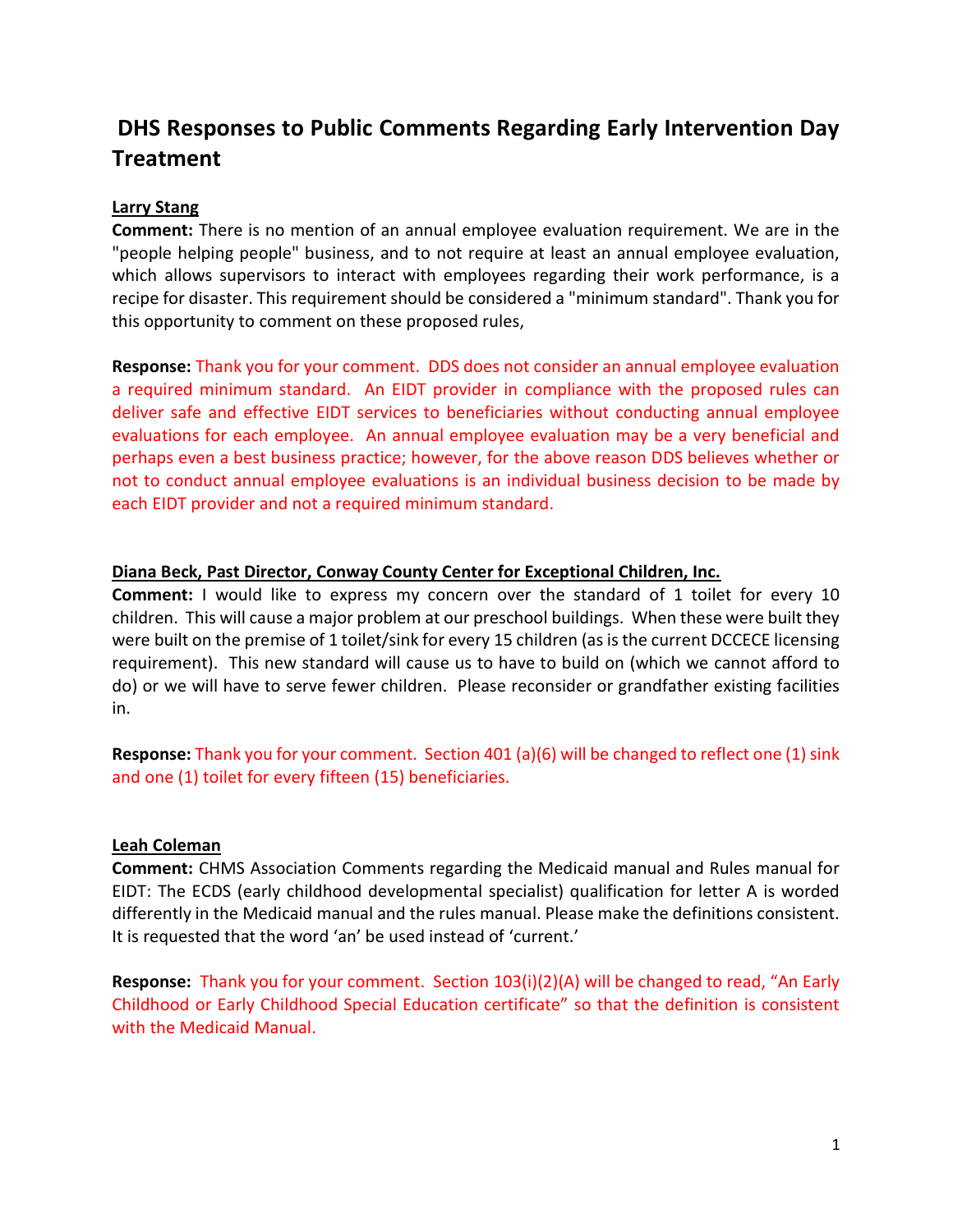Comment: In section 302, please be explicit about ratios of students to adults and connect that with room capacity. We understand that EIDT ratios are more stringent than childcare ratios and we wholeheartedly agree with the ratios prescribed; however, know that classrooms were designed to house more children based on previous childcare ratios. Preferable would be consideration of room capacity and link that to the student to adult ratio allowed in each classroom, otherwise number of students able to be served will be drastically affected.

Response: Thank you for your comment. This was not a change during this promulgation. While the proposed minimum staffing ratios are slightly different from the currently effective minimum staffing ratios, the EIDT Medicaid Manual and current minimum standards applicable to EIDTs have never directly tied staffing ratios to room capacity.

Comment: In section 303. Employee Training whole section A and B, please designate specific classes or training necessitated. Please designate where this information will be provided, so that training requirements can be easily met.

Response: Thank you for your comment. Specific classes and trainings were intentionally omitted. It is an individual program business decision as to the content, size, duration, and delivery of the classes and trainings on the topics listed in Section 303.

Comment: In section 401 (a) (6), there is a designation of the number of toilets and sinks needed per child. Some classrooms and buildings were constructed based on different ratios (based on 15 children). Please add a grandfather provision that allows for these facilities based on the old ratios, otherwise number of students able to be served will be drastically affected. See comment number 2 above.

Response: Thank you for your comment. Section 401 (a) (6) will be changed to reflect one (1) sink and one (1) toilet for every fifteen (15) beneficiaries.

Comment: In section 503 – regarding reporting to First Connections and LEA within two days of "first contact". Please define what "first contact" means, because it could mean a phone inquiry from a parent that does not provide ample information for the reporting. A better method would be referral after receipt of the OPTUM screen results. This change would create a very specific timeline for the referral, namely referral within two days after the clinic receives the OPTUM screener results.

Response: Thank you for your comment. This is an Individuals with Disabilities Education Act requirement and language.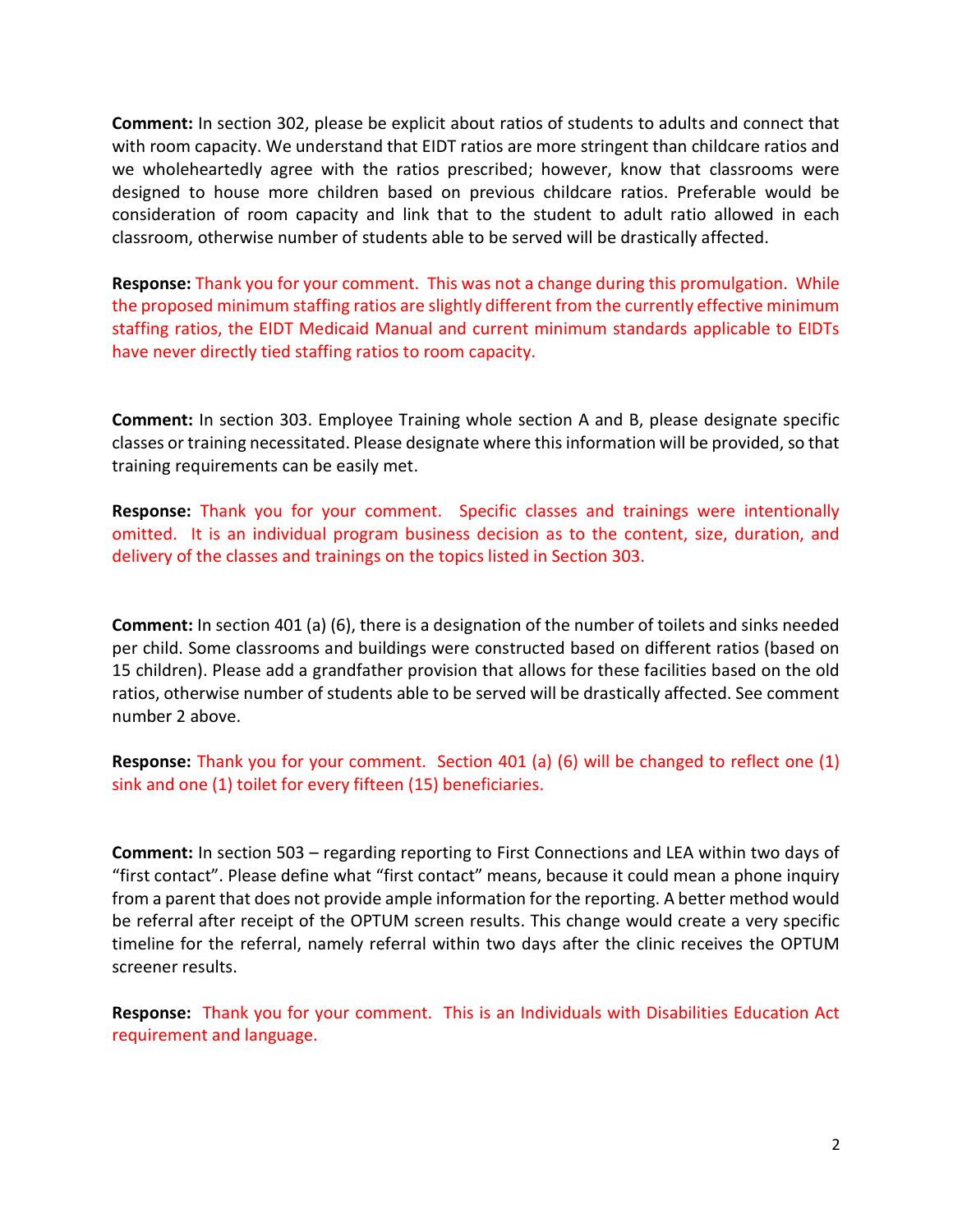Comment: CCL rules include background checks, a fingerprint check, a child maltreatment check. Currently prescribed background checks should be adequate even though an adult maltreatment check is not included. We believe that these background checks should be ample to cover any possible past maltreatment by prospective employees, including adult maltreatment.

Regarding training for childcare licensing and EIDT, we believe that training should be aligned in those manuals.

Re: section 804 on moratorium, why would DPSQA prohibit acceptance of new beneficiaries? Please describe with specificity the standard for the prohibition of acceptance of new beneficiaries or take this section out completely as there are repercussions listed for violations in previous sections already.

Response: Thank you for your comment. The background check requirements in the proposed rules align the EIDT program with other DDS programs.

DDS believes EIDT employees require specific trainings due to the beneficiary populations served by EIDTs; therefore, required employee trainings may not necessarily align with the Minimum Licensing Requirements for Child Care Centers.

A moratorium on an EIDT program accepting new beneficiaries would be applied to any situation where DPSQA deemed it appropriate given the non-compliance factors listed in Section 803(c).

Comment: Re: underserved designation, DDS/DHS needs to provide a more specific definition regarding the determination, which could include the 30 child service from a contiguous county OR that there is not an EIDT clinic in that county AND contact is made with existing providers from contiguous counties about their interest in expansion prior to expansion allowed. We believe that existing providers should be contacted and given the opportunity to expand, if such expansion is found to meet needs. Re: section 203 Licensure Process, we believe that the word 'may' should be changed to 'will' since it is followed by standards that must be met.

Response: Thank you for your comments. The specific process requirements pertaining to EIDT expansion are set out in the statutes Ark. Code Ann. § 20-48-1101, et seq. and in DDS Policy 1089-B. It would be duplicative to copy all these requirements into these rules.

There are certain statutory requirements applicable to EIDTs that would be unnecessarily duplicative to include in the proposed rules. Just because an applicant submits a completed application pursuant to the process set out in Section 203 of the proposed rules, does not necessarily mean an application for a license will be granted. As a result, the use of "may" is appropriate in Section 203.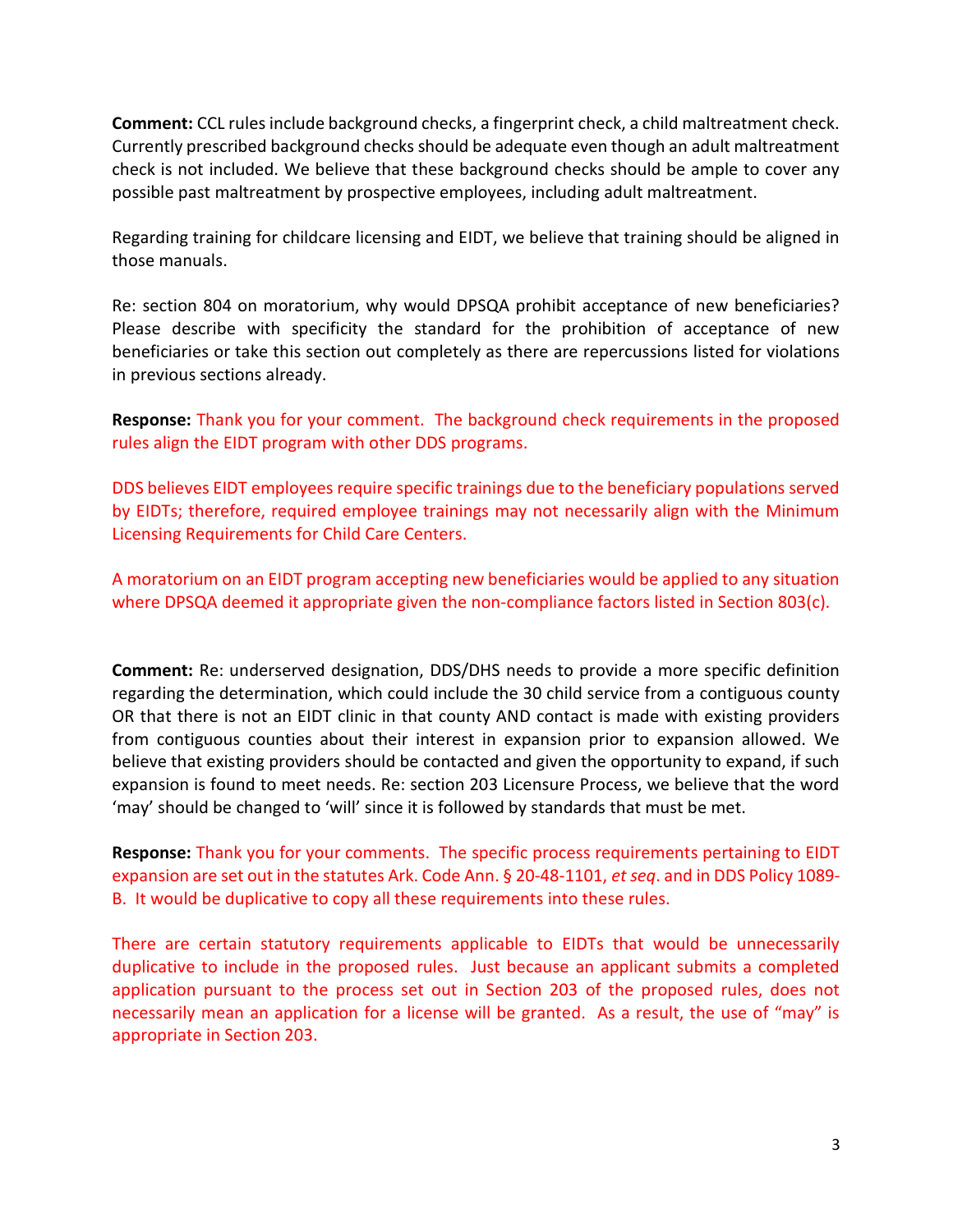Comment: Re: section 305 (b) (13) We recommend removing email address from this list. We do not contact guardians in this method (ie. when a child is sick we wouldn't email a parent. And we can't send PHI over email) so it seems unnecessary to request it from them.

Re: Section 401(a) (19) Please consider removing fire extinguishing systems from this number as most buildings follow current fire codes that allow a provider to have outdoor exits from the classrooms and not have a sprinkler system. Also, please specify what an emergency power system means. Does that mean at the very least battery operated emergency lighting and exit signs or is it something more than this? Can a grandfather clause be added? We understand the need for safety, but adding a sprinkler system or a more intensive emergency electrical source to an existing building that had originally met code requirements is very expensive.

# Response: Thank you for your comments.

While an EIDT program may elect to not contact a guardian by email, DPSQA may elect to contact a guardian by email.

DDS believes the requirements in Section  $401(a)(19)$  are an appropriate best practice for the safety and welfare of beneficiaries at any facility and should not be subject to grandfathering. Section 401(a)(19) does not require a sprinkler system or anything else to be installed. The proposed rule only requires the essential electrical devices located in an EIDT to have emergency power source in the event of a power outage. The examples listed in Section 401(a)(19) are types systems and devices that run on electricity that would be considered essential electrical devices if located in an EIDT.

## Larry Stang

Comment: DDPA Comments on EIDT Medicaid Manual and EIDT Rules 212.200 Prescription Please clarify that it will be acceptable to obtain a faxed or scanned/emailed copy of the prescription for services.

Response: Thank you for your comment. Section 212.200(B) does not require an original signature, so a scanned/emailed and faxed prescription would comply so long as it meets the other requirements of the section.

Comment: 214.110 EIDT Evaluation and Treatment Planning Services All these required elements cannot be accomplished within the one hour of reimbursement.

Response: Thank you for your comment. This was not changed during this promulgation.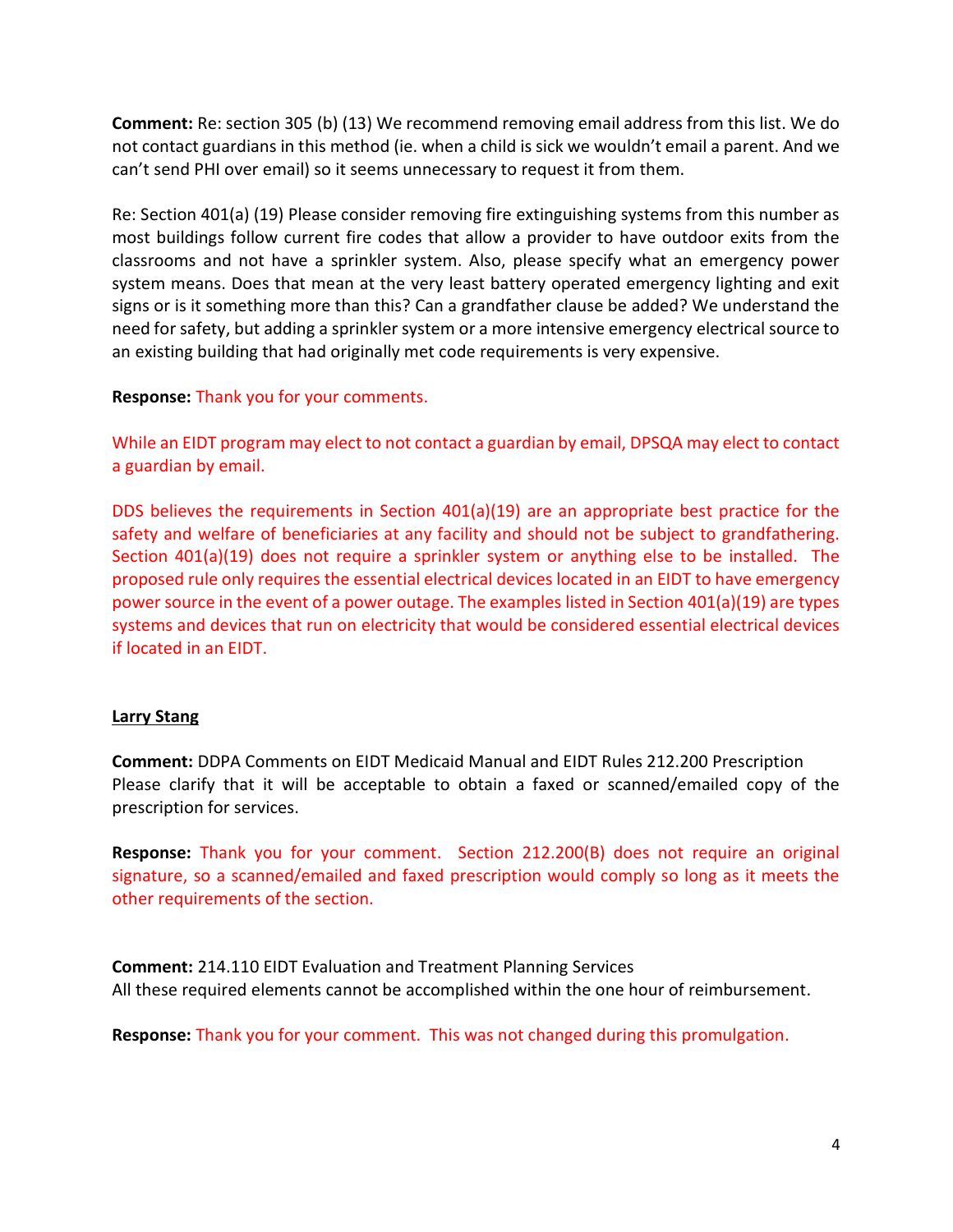#### Comment: 214.400 Nursing

Thank you for adding cecostomy or ileostomy tube.

## Response: Thank you for your comment.

Comment: 212.600 Medically Necessary Speech-Language Therapy, Occupational Therapy, Physical Therapy, or Nursing Services

There is no indication here or anywhere else in this Manual that a beneficiary who does not require at least one therapy or nursing still may seek EIDT services through the EPSDT process. DHS represented this process to the Court as the way it meets the EPSDT requirements. Existing court precedents require DHS to make the public aware of how they may access services in any alternate way. Please add language to explain this process, including the timeline.

Response: Thank you for your comment. The Child Health Services (EPSDT) program is a standalone Medicaid program that is not tied to EIDT in any way. EPSDT covers any medically necessary service that would lead to the maximum reduction of medical and physical disabilities and restore the child to his or her best possible functional level. EPSDT has its own forms, eligibility, prescription, timelines, and review process requirements. For example, day habilitation is a standalone service that is potentially available through the EPSDT program. Day habilitation under EPSDT may be delivered by a provider that is a licensed EIDT facility, but the applicable eligibility, prescription, timelines, and review process requirements would be those for the EPSDT program, not EIDT.

It would be confusing and against standard practice to reference another Medicaid program such as EPSDT in the proposed EIDT Medicaid Manual or proposed rules. Additionally, any medically necessary Medicaid service is available to an EPSDT eligible beneficiary, not just day habilitation or the other covered EIDT services.

There are numerous options available to alleviate any public awareness concerns that would not involve a potentially confusing intermingling of another Medicaid program's requirements in the proposed EIDT Medicaid Manual or proposed rules.

Comment: 214.100 EIDT Evaluation and Treatment Planning Services

The second and third paragraphs repeat eligibility requirements and seem misplaced in this section.

Response: Thank you for your comment. The second and third paragraphs of Section 214.100 specify the documentary evidence that should be maintained to demonstrate the medical necessity for this specific covered EIDT service.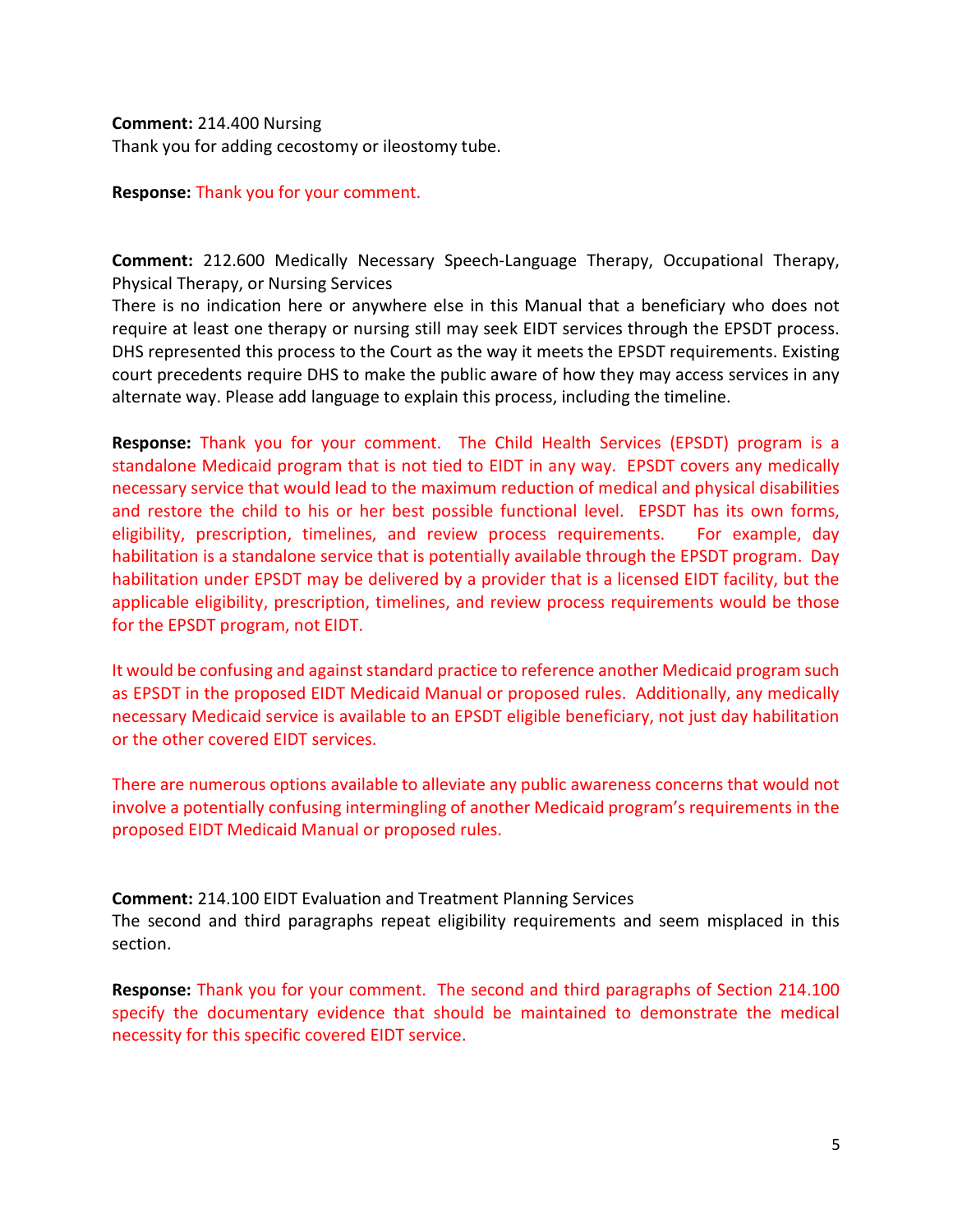#### Comment: 214.200 Day Habilitative Services

Subsection(a) subparagraphs 1 and 2 repeat eligibility requirements and seem misplaced in this section.

Subsection D states the ratio for ECDCs, but below that you have stricken the staff to beneficiary ratios. We realize they are in the Licensure Rules, but it seems like they should be included here along with the ECDC ratio.

Response: Thank you for your comment. The second and third paragraphs of Section 214.200 specify the documentary evidence that should be maintained to demonstrate the medical necessity for this specific covered EIDT service.

DDS has intentionally minimized the duplication of information between the proposed EIDT Medicaid Manual and proposed rules in order to create more succinct documents and to avoid having to promulgate both documents should a change be required.

## Comment: EIDT Licensure Manual

General Comments

The rules do not sync with the "DDS Standards for Certification, Investigation and Monitoring for Center-Based Community Services"? How does DHS intend to handle that issue? Note also that the Center-Based Standards apply to group homes as well.

Response: Thank you for your comment. These proposed rules will supersede and replace the DDS Standards for Certification, Investigation and Monitoring for Center-Based Community Services, which will be repealed on the effective date of these proposed rules. Any references to group homes in the DDS Standards for Certification, Investigation and Monitoring for Center-Based Community Services are incorrectly included since group homes do not provide a centerbased service, and those standards were specifically limited to EIDT and ADDT programs.

# Comment: 103 Definitions

(m) "Employees" – Employees and independent contractors are different legally and ideally should not encompassed in the same definition. While we understand it is easier to include independent contractors in the definition, and some provisions should apply to contractors, other provisions, such as background checks should not apply to ALL contractors, such as vendors and professionals who do not have contact with beneficiaries. You have explained in the text when certain sections apply to independent contractors, so it doesn't seem necessary to blur the distinction.

Response: Thank you for your comment. Section 103(m) will be broken into subsection (1) and (2). Section 103(m)(1) will remain as currently written. Section 103(m)(2) will be added stating:

(2) "Employee" does not mean an independent contractor if: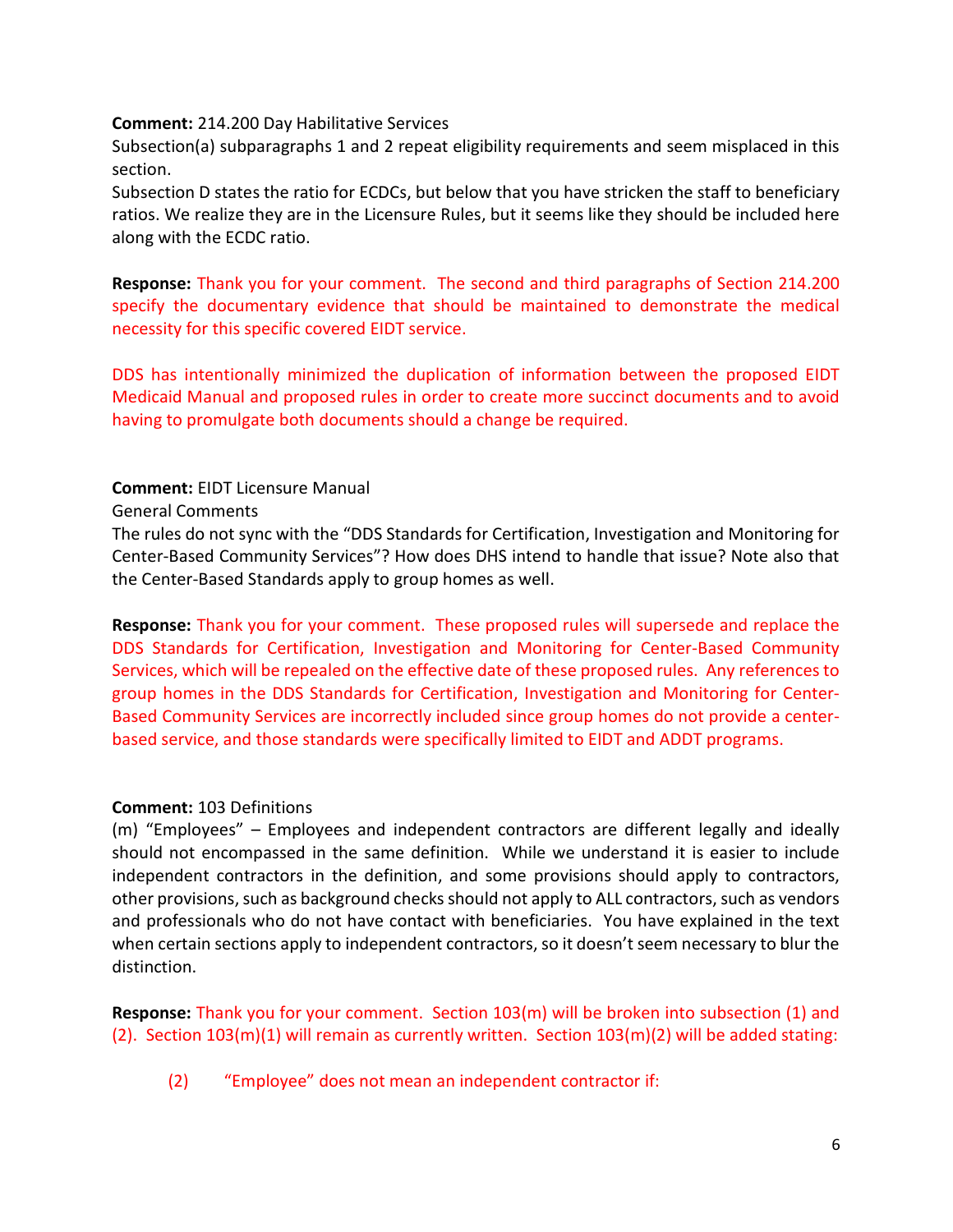- (i) the independent contractor does not assist in the day-to-day operations of the EIDT; and
- (ii) the independent contractor has no beneficiary contact."

# Comment: 302 Employees and Staffing Requirements

In (a)(2), recommend the rules refer readers to the ratios, e.g., "Minimum staffing ratios are set forth in (e)."

In (d)(2)(A) please define "directly" supervised. Does this mean cannot count in ratio and cannot be left alone with a beneficiary?

Response: Thank you for your comment. Section 302(d)(2)(A) will be changed to "Directly and visually supervised by an adult employee when in direct contact beneficiaries;"

# Comment: 303 Employee Training

New hire and annual topics with specific categories has been added back to this version – we appreciate the flexibility to make determinations on most needed trainings.

Response: Thank you for your comment. These are basic health and safety trainings for employees that have direct contact with beneficiaries and will be required for such employees in all Medicaid program provider certification manuals.

## Comment: 304 Employee Records

(5) Drug screen results. Those should be in medical files not personnel files as required by DOL. We have no opposition to providing a copy to DPSQA, but they should be segregated.

Response: Thank you for your comment. The current Section 304(b) will become Section 304(c) and a new Section 304(b) will be added that states:

- (b) (1) An EIDT must ensure that each personnel record is kept confidential and available only to:
	- (A) Employees who need to know the information contained in the personnel record;
	- (B) Persons or entities who need to know the information contained in the personnel record;
	- (C) DPSQA and any governmental entity with jurisdiction or other authority to access the personnel record;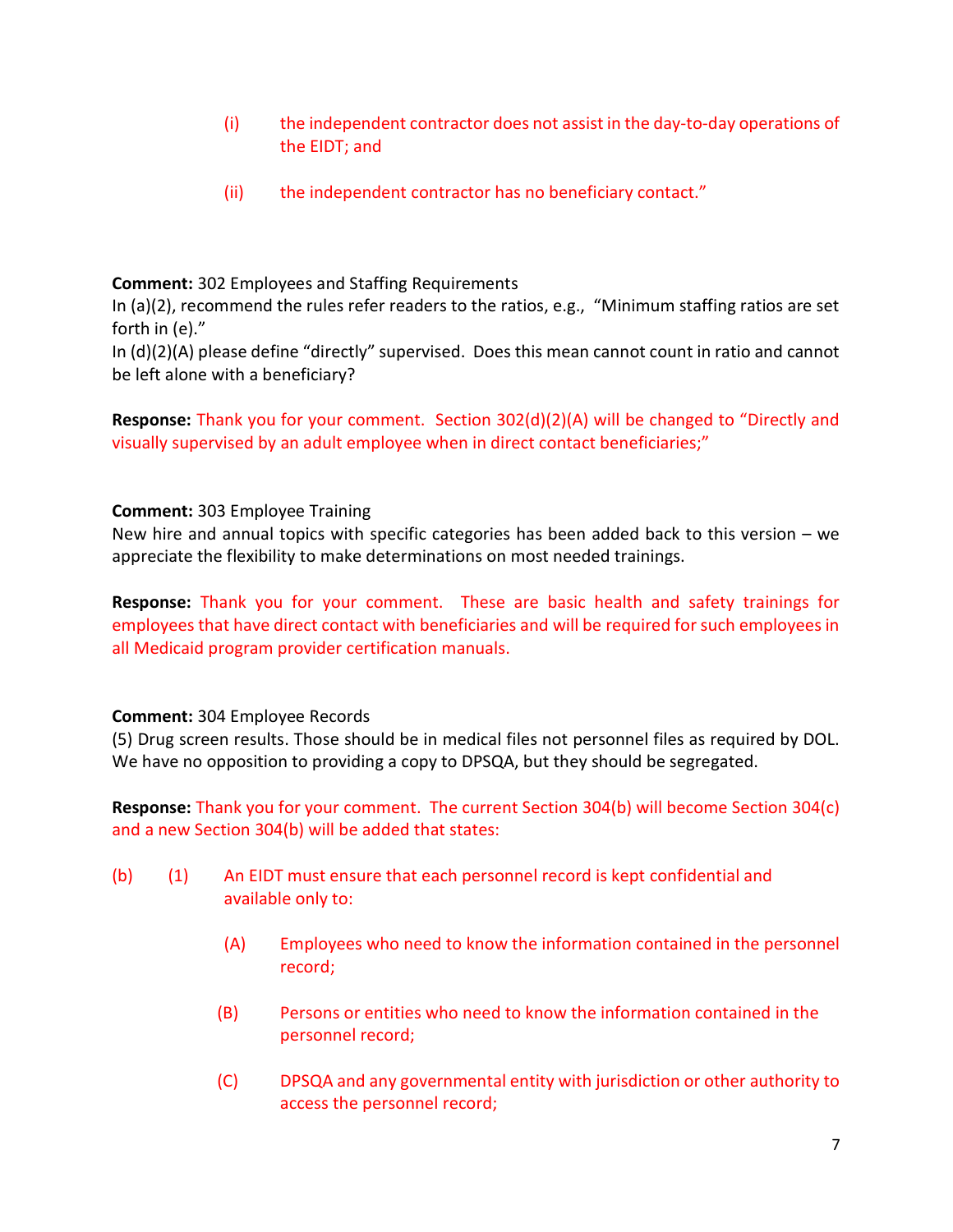- (D) The employee; and
- (E) Any other individual authorized in writing by the employee.
- (2) (A) An EIDT must keep personnel records in a file cabinet or room that is always locked.
	- (B) (i) An EIDT may use electronic records in addition to or in place of physical records to comply with these standards.
		- (ii) An EIDT provider that uses electronic records must take reasonable steps to backup all electronic records and reconstruct a personnel record in the event of a breakdown in the EIDT's electronic records system.

Comment: 305 Beneficiary Service Records Recommend adding "attributed PASSE information, if applicable."

Response: Thank you for your comment. Section 305(b)(12) will be changed to add, "or managed care organization information, if applicable."

Comment: Facility Requirements

401 General Requirements

Please grandfather in those providers whose centers do not meet new physical plant requirements. It would not be fair to impose new standards on them.

Response: Thank you for your comment. DDS believes the limited number of new physical plant requirements are important for beneficiary safety and welfare and should not be subject to grandfathering.

Comment: Paragraph (5) requires centers to have "an emergency alarm system throughout the building to alert employees and beneficiaries when there is an emergency." Does this have to be a system wide alert or can this be foghorn or other system? Can you change "alarm" to "alert"?

Response: Thank you for your comment. As written, any system would comply that is able to alert employees and beneficiaries throughout the facility when there is an emergency.

Comment: Paragraph (6) requires that each site have "at least one (1) toilet and one (1) sink for every ten (10) beneficiaries with running hot and cold water, toilet tissue, liquid soap, and paper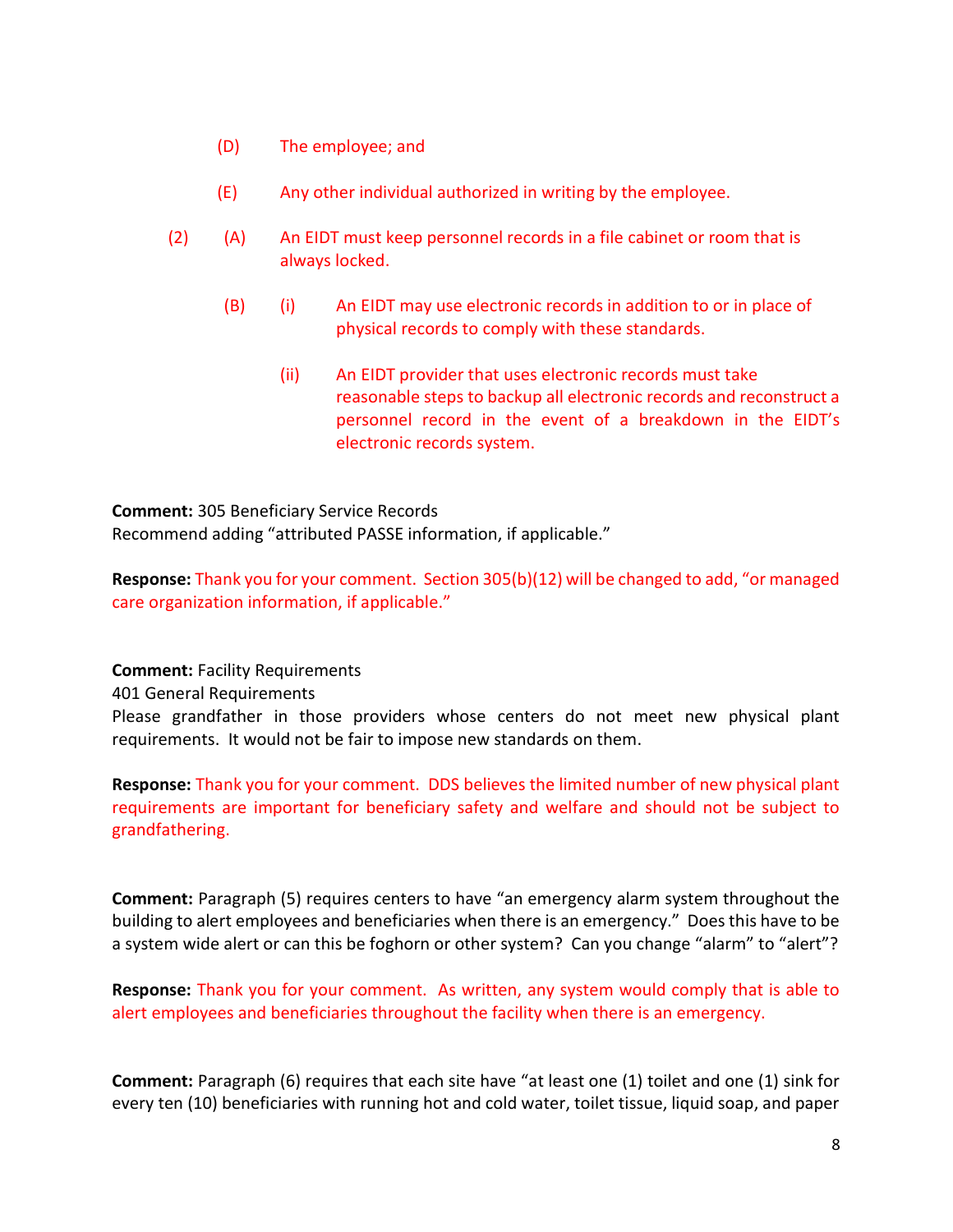towels or air dryers." Was 15 not 10 in the last version. The current standards just require adequacy to meet client needs. It is unfair to impose structural changes on centers already licensed.

Response: Thank you for your comment. Section 401(6) will be changed to reflect one (1) sink and one (1) toilet for every fifteen (15) beneficiaries.

Comment: Paragraph 19 requires an emergency power system "to provide lighting and power to essential electrical devices throughout the EIDT, including without limitation power to exit lighting and fire detection, fire alarm, and fire extinguishing systems." Many centers do not have this in place, so it could be a costly change if they are not grandfathered in.

Response: DDS believes the requirements in Section 401(a)(19) are an appropriate best practice for the safety and welfare of beneficiaries at any facility and should not be subject to grandfathering. Section 401(a)(19) does not require anything in and of itself to be installed. The proposed rule only requires the essential electrical devices located in an EIDT to have emergency power source in the event of a power outage. The examples listed in Section 401(a)(19) are types systems and devices that run on electricity that would be considered essential electrical devices if located in an EIDT.

## Comment: 502 Exits

D has been added since last version. "An EIDT shall remain responsible for the health, safety, and welfare of the exiting beneficiary until all transitions to new service providers are complete." Please remove. A day program does not provide services 24/7 as waiver can. We cannot remain responsible for an individual's welfare in that manner. We can coordinate with another provider if they are transitioning to a different program.

This section does not appear to leave room for a child to be discharged for repetitive behaviors that are harmful to peers or staff after implementation of a behavior plan. Is that the intent? It also is not covered in section 603 Behavior Management Plans.

# Response: Thank you for your comment. Section 502 (d) will be removed. As written, an EIDT may exit a beneficiary from its program for any lawful reason.

## Comment: 505 Appropriate Referrals for Beneficiaries Failing to Qualify

This section requires providers to provide families with referrals to "other available services" if they do not meet the EIDT medical necessity requirements. There is no mention of the EPSDT process for children who do not meet the one-therapy/nursing rule. Please explain this process, including the timeline.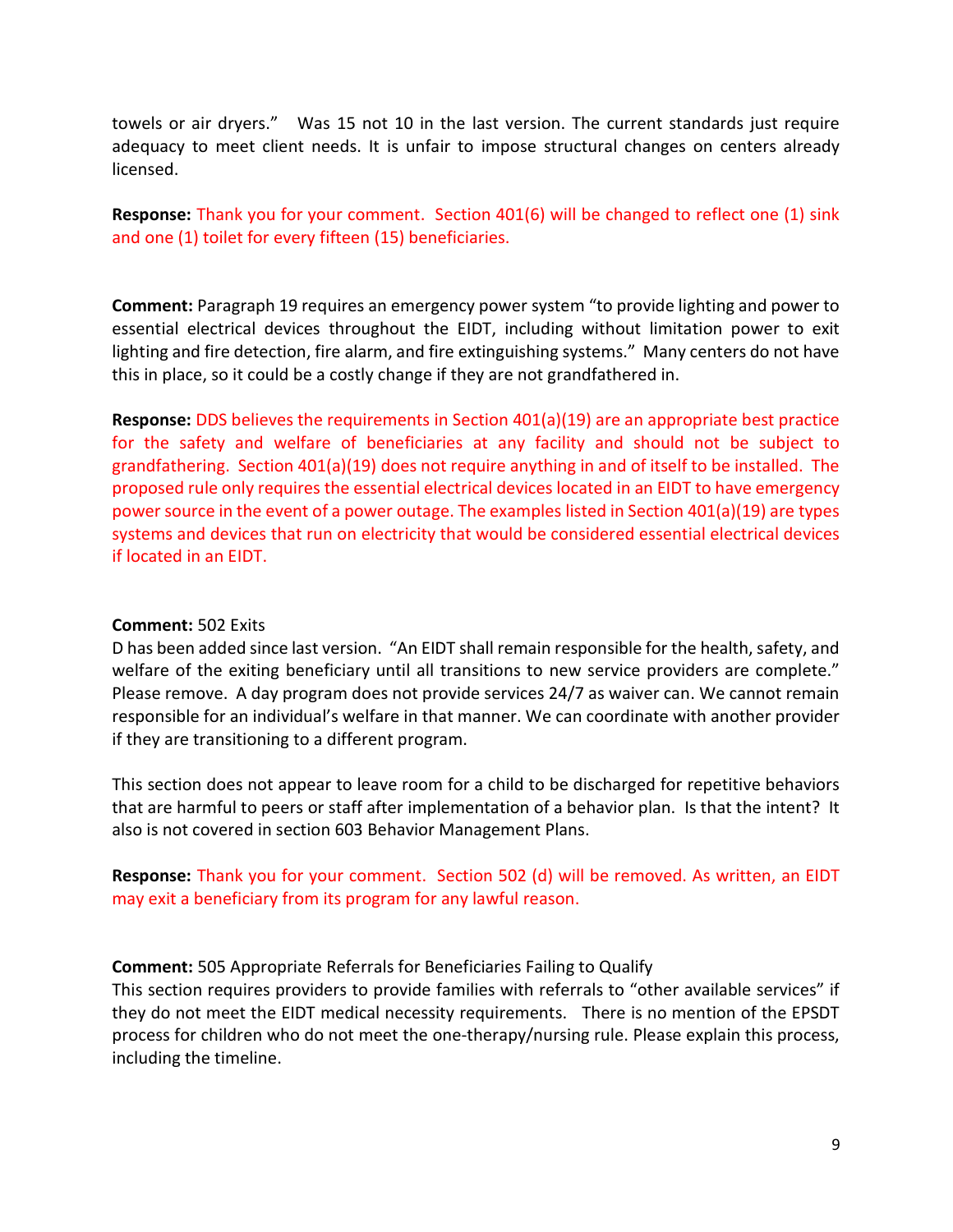Response: Thank you for your comment. The Child Health Services (EPSDT) program is a standalone Medicaid program that is not tied to EIDT in any way. EPSDT covers any medically necessary service that would lead to the maximum reduction of medical and physical disabilities and restore the child to his or her best possible functional level. EPSDT has its own forms, eligibility, prescription, timelines, and review process requirements. For example, day habilitation is a standalone service that is potentially available through the EPSDT program. Day habilitation under EPSDT may be delivered by a provider that is a licensed EIDT facility, but the applicable eligibility, prescription, timelines, and review process requirements would be those for the EPSDT program, not EIDT.

It would be confusing and against standard practice to reference another Medicaid program such as EPSDT in the proposed EIDT Medicaid Manual or proposed rules. Additionally, any medically necessary Medicaid service is available to an EPSDT eligible beneficiary, not just day habilitation or the other covered EIDT services.

There are numerous options available to alleviate any public awareness concerns that would not involve a potentially confusing intermingling of another Medicaid program's requirements in the proposed EIDT Medicaid Manual or proposed rules.

## Comment: 601 Arrivals, Departures, and Transportation

601(a)(2) requires: "(B) Documentation of arrivals to and departures from an EIDT must include without limitation the beneficiary's name, age, and date of birth, date and time of arrival and departure, name of the person or entity that provided transportation, and method of transportation" We may not know the name of the person that provided transportation when it is a transportation broker/subcontractor or family dropping off individuals. It would be more appropriate in those situations to notate the transportation company or family?

Response: Thank you for your comment. The age requirement will be removed from Section 601(a)(2)(B).

#### Comment: 602 Medications

EIDTs do not routinely "administer" medications. It is possible that a nurse may administer some under the nursing service, but non-nursing staff generally are not allowed to "administer" medications.

Response: Thank you for your comment.

## Comment: 702 Reporting Requirements

In (a)(1) reports of a certain type of even are required to be submitted within one hour of the event. One hour is a very short time frame. We understand the need to report quickly and same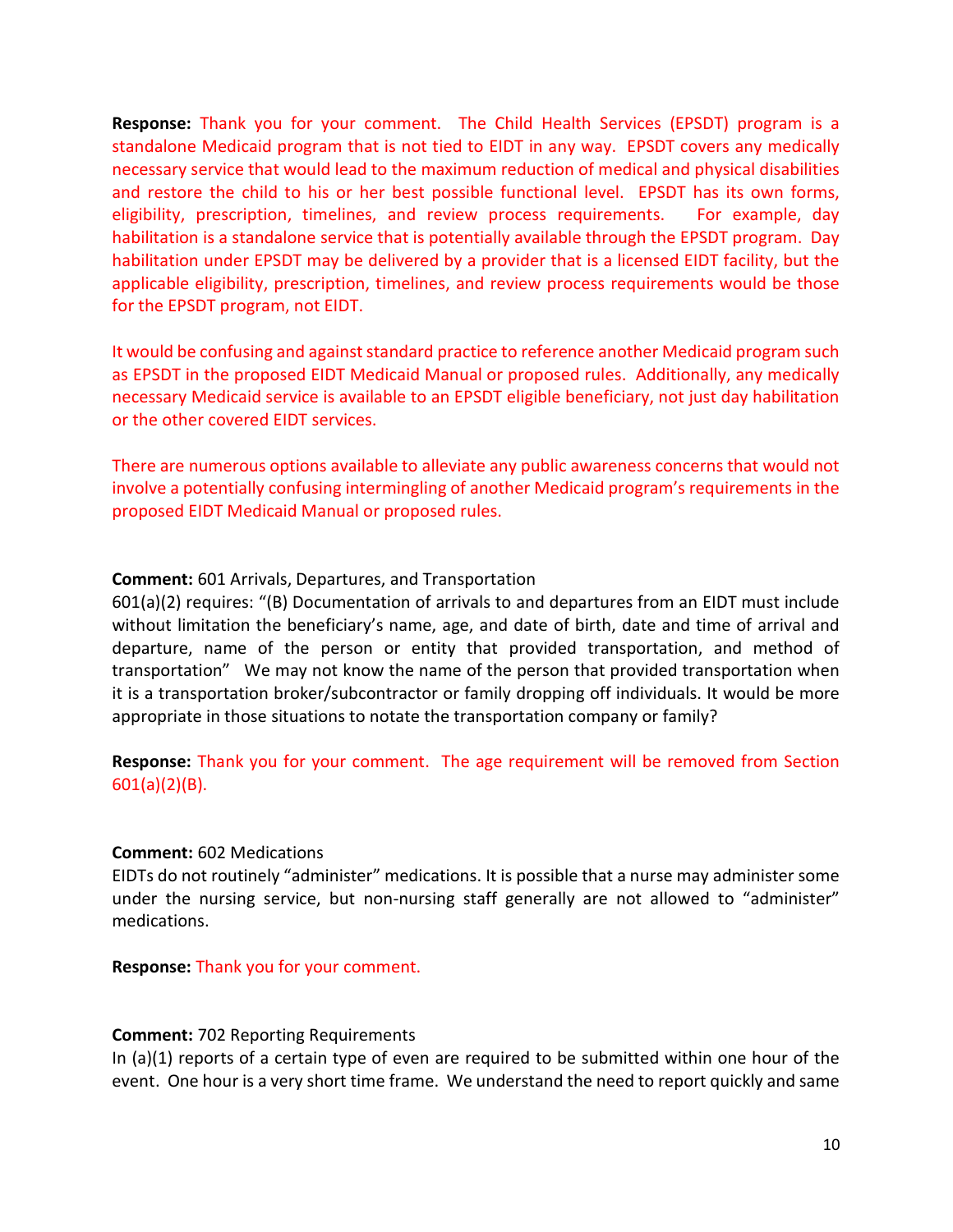day, but perhaps more leeway (4 hours) could be considered. The priority needs to be taking care of the individual served first, the family second, any staff involved third and then reporting.

Response: Thank you for your comment. DDS believes death or serious injury should be reported immediately, meaning the current one (1) hour is appropriate.

#### Comment: 801 Monitoring

In (b)(5) could you consider putting time frames around the monitoring process, the timeline for an EIDT to respond to requests for information, and that all requests for information be submitted to the EIDT in writing?

Response: Thank you for your comment. The length of time for monitoring will vary from case to case. Section 801(b)(3) and (b)(4) will be changed to include the word "Written" as the first word in the subsection. The applicable timeline for an EIDT to respond to requests for information will be included in any written request for information from DPSQA and may vary in length of time depending on the nature of the request.

## Comment: 805 Transfer of Beneficiaries

(b) says "An EIDT must continue providing services until the beneficiary is transferred to his or her new service provider of choice." It is not within the EIDT's control as to when another provider the beneficiary has chosen will accept the individual. If the individual chooses to remain, and is complying with health and safety requirements, it is not an issue, but it should not be mandated.

Response: Thank you for your comment. Section 805(b) will be revised to insert "If directed by DPSQA,…" at the beginning.

Comment: 1001 Reconsideration of Adverse Regulatory Actions (a)(1) Reconsiderations should be handled by someone not involved in the original determination nor reporting to someone who was.

Response: Thank you for your comment. A reconsideration request under Section 1001 is required to be addressed to and will be conducted by the DPSQA Office of the Director, which means it would not be conducted by an individual involved in the original determination or anyone reporting to an individual that was involved in the original determination.

(d) Can you make it clear that DHS will not proceed with allowing an expansion based on underserved determination until any appeal is resolved. Otherwise, an appeal becomes pointless.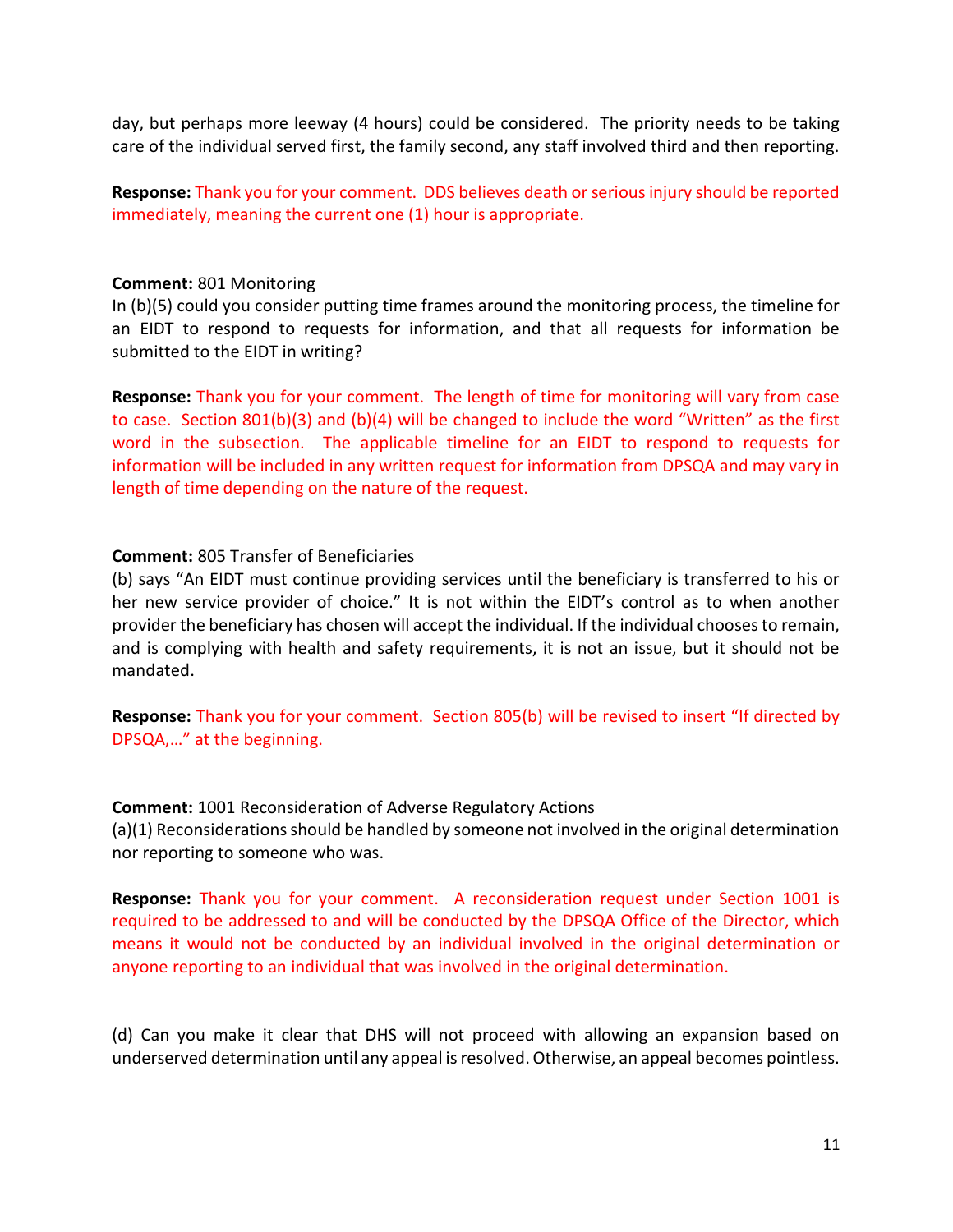Response: Thank you for your comment. An appeal right would exist only when DDS declines a request for a county to be declared underserved. There is no appeal right if DDS were to grant a request to declare a county underserved.

## Alicia Quinn

## Public hearing held remotely 10-16-20 at 12:00p.m.

Comment: Hi. I was wondering, in the EIDT manual, it has the link to the codes, the billing codes. I know you said they're not going to be in the manual anymore, but I was just wondering if we would be able to review those codes, specifically, because the link doesn't take us anywhere? Response (at the time of the hearing): MS. STONE: they are on a fee schedule and we got similar question from the therapists on the therapy rule changes. Let me see if I can get the fee schedule posted, okay?

Response: Thank you for your comment.

## Chassidy, ARkids

Comment: I was just wondering if there was any way to get a clearer definition of what constitutes an underserved county?

Response: Thank you for your comment. The process requirements pertaining to EIDT expansion are set out in the statutes Ark. Code Ann. § 20-48-1101, et seq. and in DDS Policy 1089-B.

## Tina Rano, UAMS Pediatrics

## Public hearing held remotely 10-16-20 at 12:00p.m.

Comment: I'm wondering when it says to view or print the billable EIDT evaluation management planning codes, I know you guys said that there was going to be a link to the fee schedule and that kind of thing, but is this going to be a more substantial listing of the codes that's going to tell the units that are expected and that kind of thing like they do currently in the manual or is it just going to be the fee schedule?

Response (at the time of the hearing): MS. STONE: "I think the fee schedule is very confusing because it's one of the first times we're pulling it out. And we're pulling it out, as I read in the notice, because when codes changed nationally, you know, it's just really hard to keep those manuals up-to-date, so we're going to keep the fee schedule up-to-date. But it's going to go into great detail. I'm going to try to get my hands on the fee schedule and see if we can get that posted."

Comment: Yeah, that'd be great. I just know that, you know, for new coders and things knowing what units of service, it says that each unit -- how many units will be allowed, but it doesn't tell what a unit is necessarily for each individual service. So for something more robust, like the OBH, kind of, definition of that -- you know what I mean -- like they do, then that would be great.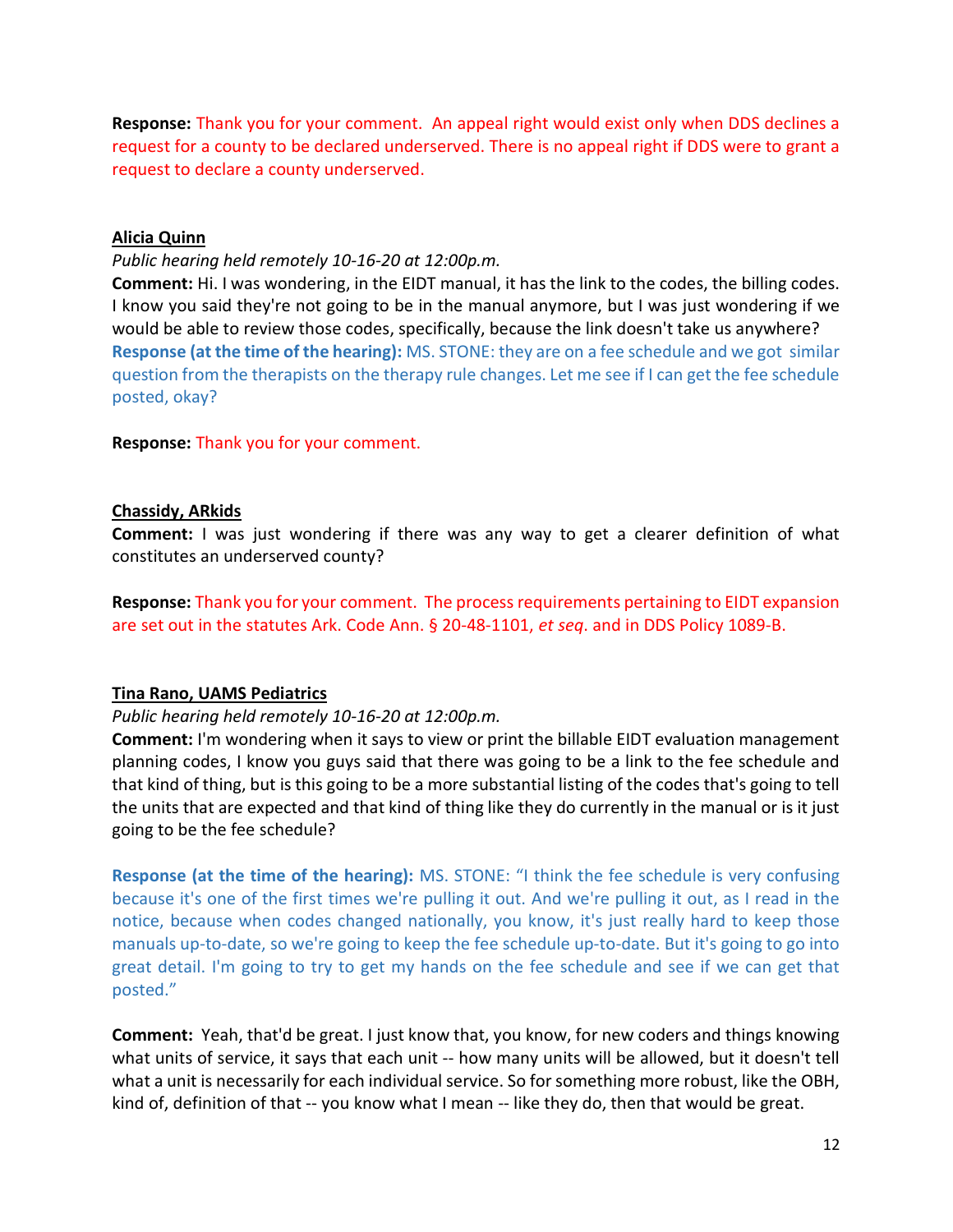Response: Thank you for your comment.

#### Justin T. Allen, ATTORNEY, Wright, Lindsey & Jennings LLP

#### Comment: 212.200 Prescription

B. Please clarify that it will be acceptable to obtain a faxed or scanned/emailed copy of the prescription for services.

212.400 (A) and (B) Comprehensive Developmental Evaluation for Beneficiaries yet to Reach School Age

A and B both say the "most current edition". We are requesting a 6-month grace period for purchase, training, and implementation from the new edition launch / distribution date.

Response: Thank you for your comment. Section 212.200(B) does not require an original signature, so a scanned/emailed and faxed prescription would comply so long as it meets the other requirements of the section.

Section 212.400(A) and (B) will be changed to say "…one of the two latest editions of…"

Comment: 214.110 EIDT Evaluation and Treatment Planning Services All these required elements cannot be accomplished within the one hour of reimbursement. We ask 2-3 hours of reimbursement be considered

Response: Thank you for your comment. This was not changed during this promulgation.

#### Comment: 214.200 Day Habilitative Services

Subsection(a) subparagraphs 1 and 2 repeat eligibility requirements and seem misplaced in this section.

C. If the goal is not to be duplicative with Licensing, it would seem that the ECDS criteria does not need to be in both documents (Definitions of Licensing) We think having it in Licensing – Certification is appropriate rather than Medicaid program.

Response: Thank you for your comment. While duplication across the proposed EIDT Medicaid Manual and proposed rules was attempted to be avoided, this is one area where duplication was required. Since an ECDS is required to approve a behavior management plan in Section 603(b)(1), it required the definition of ECDS to be included in the proposed rules. The ECDS's required involvement in the development of the ITP requires the definition of an ECDS to be in the proposed Medicaid Manual.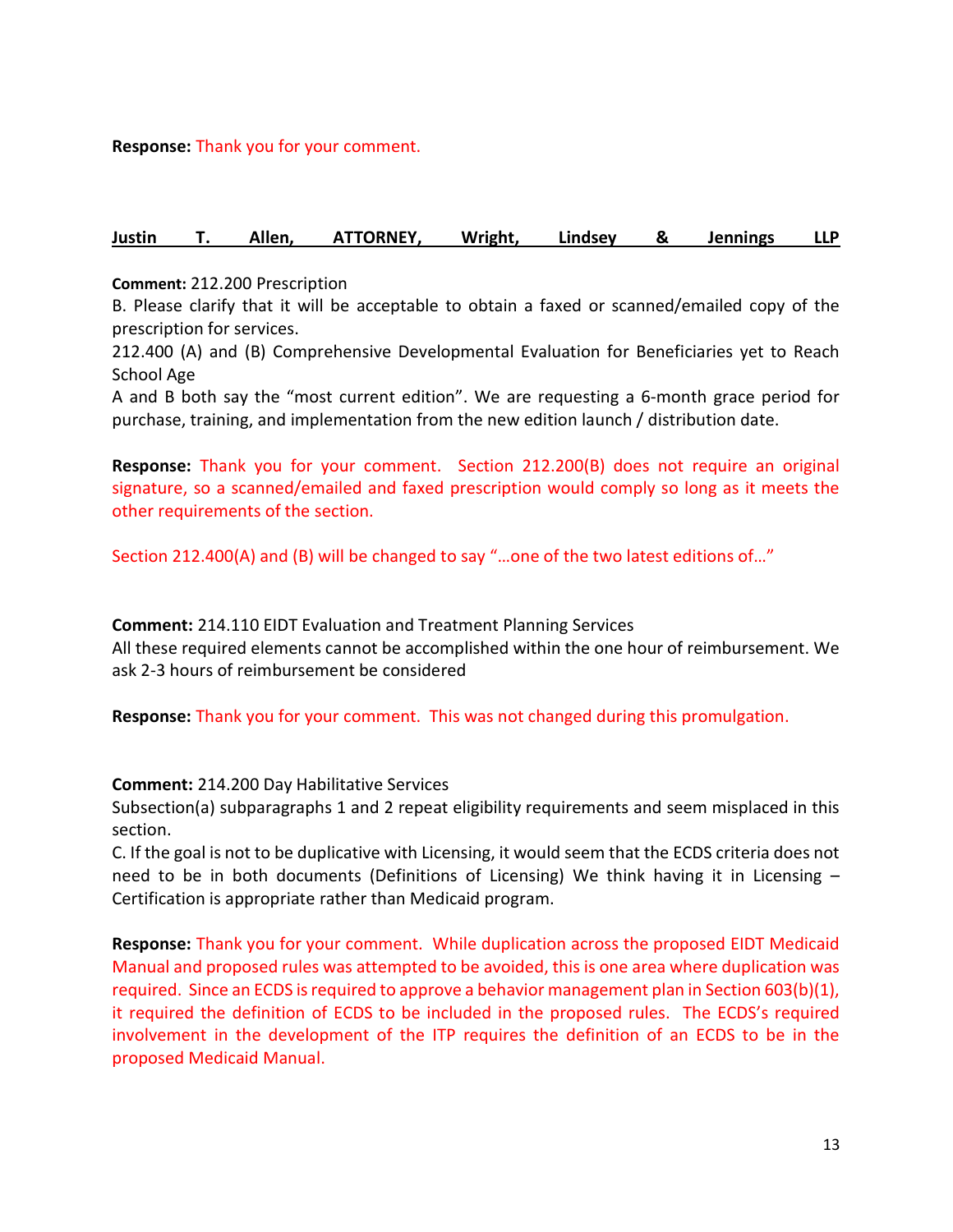Comment: Comments regarding EIDT Licensure Manual

103 Definitions

(m) "Employees" – Employees and independent contractors are different legally and ideally should not encompassed in the same definition. While we understand it is easier to include independent contractors in the definition, and some provisions should apply to contractors, other provisions, such as background checks should not apply to ALL contractors, such as vendors and professionals who do not have contact with beneficiaries. You have explained in the text when certain sections apply to independent contractors, so it doesn't seem necessary to blur the distinction.

Response: Thank you for your comment. Section 103(m) will be broken into subsection (1) and (2). Section  $103(m)(1)$  will remain as currently written. Section  $103(m)(2)$  will be added stating:

- (2) "Employee" does not mean an independent contractor if:
	- (i) the independent contractor does not assist in the day-to-day operations of the EIDT; and
	- (ii) the independent contractor has no beneficiary contact."

# Comment: 302 Employees and Staffing Requirements

In (a)(2), recommend the rules refer readers to the ratios, e.g., "Minimum staffing ratios are set forth in (e)."

## Response: Thank you for your comment.

Comment: In (d)(2)(A) please define "directly" supervised. Does this mean cannot count in ratio and cannot be left alone with a beneficiary?

Response: Thank you for your comment. Section 302(d)(2)(A) will be changed to "Directly and visually supervised by an adult employee when in direct contact beneficiaries;".

**Comment:** In (e)(2), request the "naptime" age for staff reductions to be 18 months, not 2  $\frac{1}{2}$ years old.

Also, Child Care Licensing refers to it as "rest time" as you cannot force a child to nap. Consistency.

Response: Thank you for your comment. In Section 301(12) of the Minimum Licensing Requirements for Child Care Centers the word "naptime" is used when describing the time period for relaxed minimum staff ratios.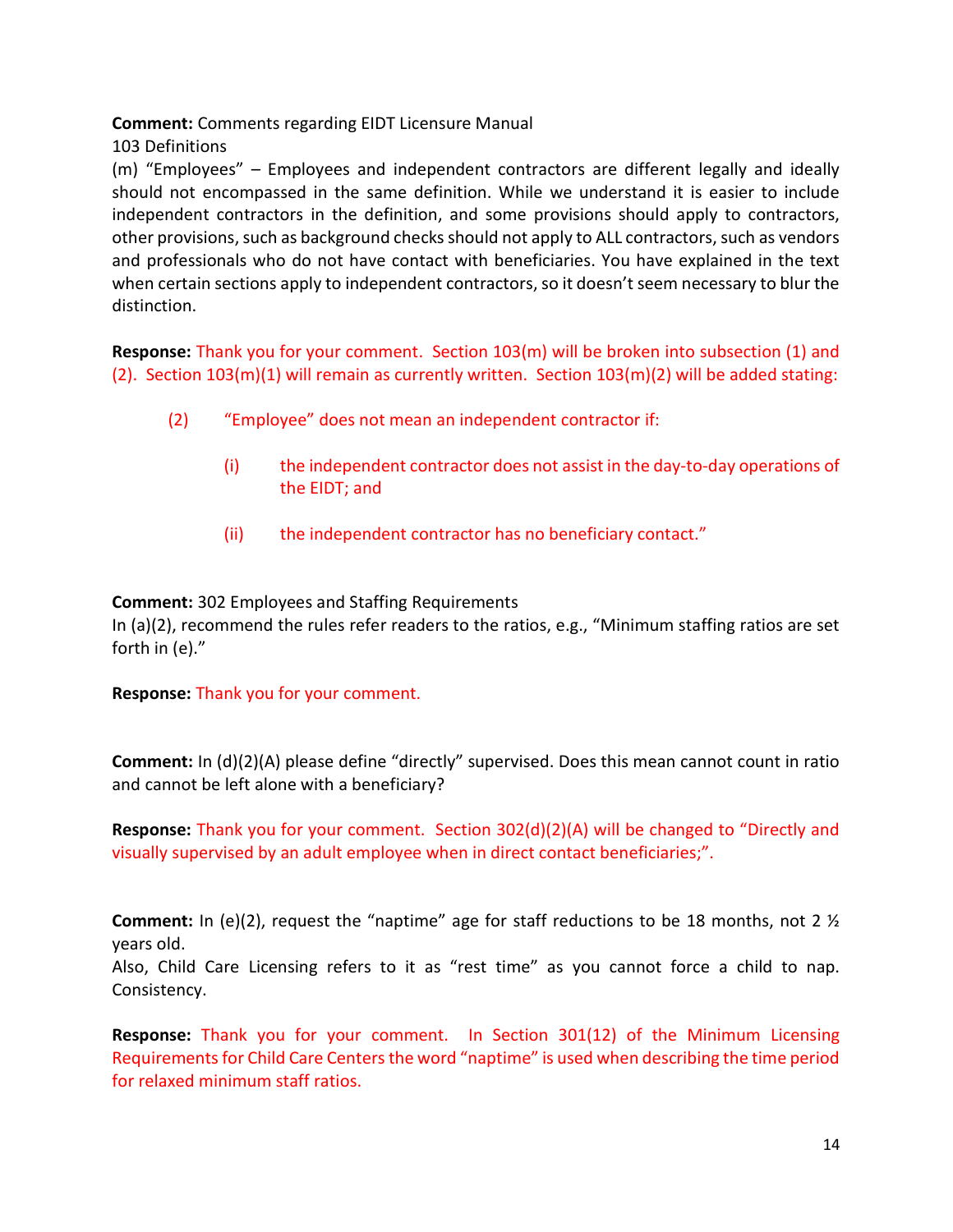Comment: In (e) 2 – Add, "Additional staff must be provided for children with significant medical or behavior needs that require more individual attention." The reason would be if you had medically fragile or behavioral kids, you would be required more staff during rest time.

Response: Thank you for your comment. This is a determination that must be made by clinicians and professionals working for the EIDT. While DPSQA can objectively regulate and monitor set minimum ratios, it is not able to objectively regulate and monitor case-by-case professional judgments with regard to appropriate staffing above and beyond set minimum ratios.

## Comment: 304 Employee Records

(5) Drug screen results. Those should be in medical files not personnel files as required by DOL. We have no opposition to providing a copy to DPSQA, but they should be segregated.

Response: Thank you for your comment. The current Section 304(b) will become Section 304(c) and a new Section 304(b) will be added that states:

- (b) (1) An EIDT must ensure that each personnel record is kept confidential and available only to:
	- (A) Employees who need to know the information contained in the personnel record;
	- (B) Persons or entities who need to know the information contained in the personnel record;
	- (C) DPSQA and any governmental entity with jurisdiction or other authority to access the personnel record;
	- (D) The employee; and
	- (E) Any other individual authorized in writing by the employee.
	- (2) (A) An EIDT must keep personnel records in a file cabinet or room that is always locked.
		- (B) (i) An EIDT may use electronic records in addition to or in place of physical records to comply with these standards.
			- (ii) An EIDT provider that uses electronic records must take reasonable steps to backup all electronic records and reconstruct a personnel record in the event of a breakdown in the EIDT's electronic records system.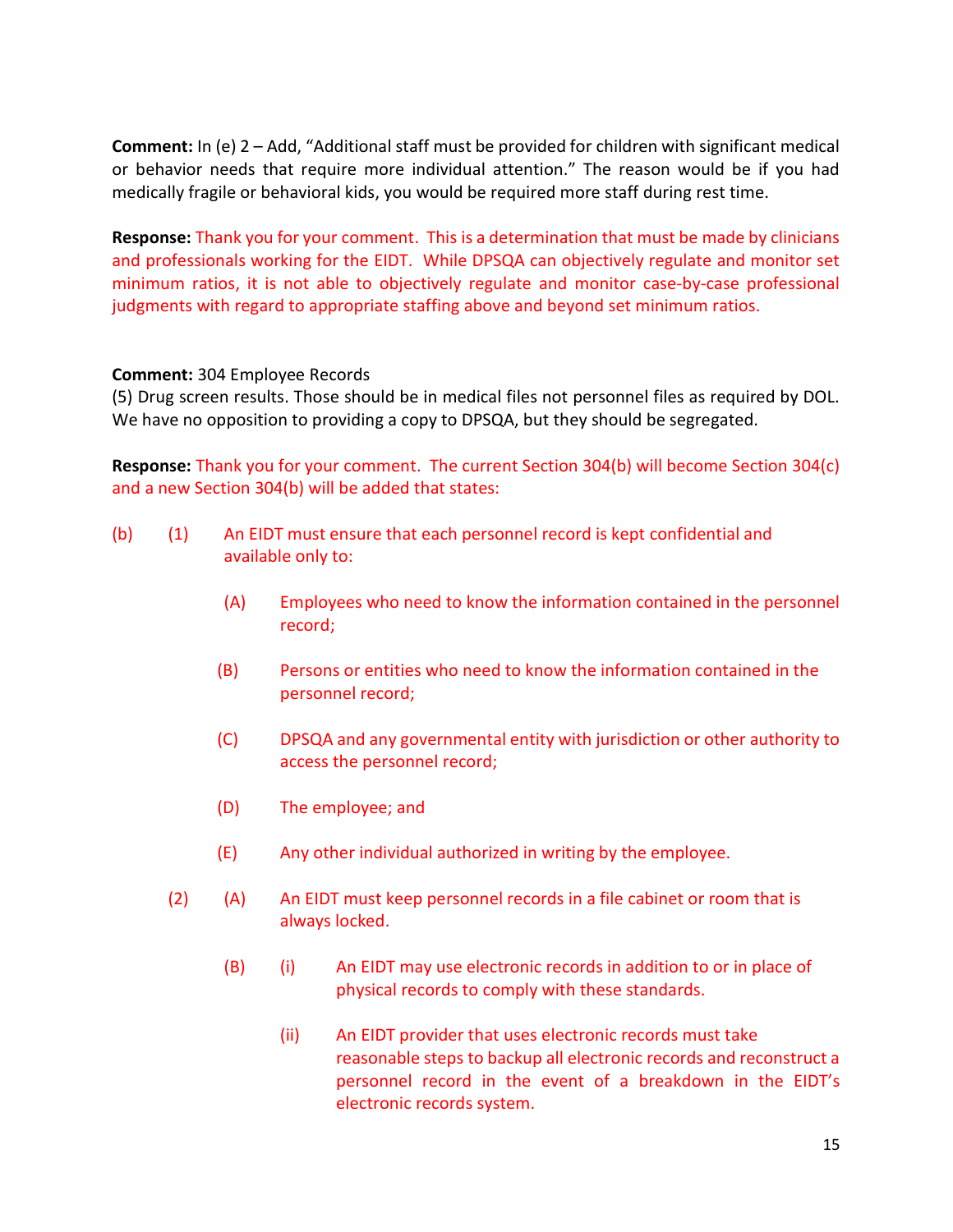#### Comment: Facility Requirements

401 General Requirements

Please grandfather in those providers whose centers do not meet new physical plant requirements. It would not be fair to impose new standards on them.

Paragraph (5) requires centers to have "an emergency alarm system throughout the building to alert employees and beneficiaries when there is an emergency." Does this have to be a system wide alert or can this be foghorn or other system? Can you change "alarm" to "alert"?

Response: Thank you for your comment. DDS believes the limited number of new physical plant requirements are important for beneficiary safety and welfare and should not be subject to grandfathering.

As written, any system would comply that is able to alert employees and beneficiaries throughout the facility when there is an emergency.

Comment: Paragraph (6) requires that each site have "at least one (1) toilet and one (1) sink for every ten (10) beneficiaries with running hot and cold water, toilet tissue, liquid soap, and paper towels or air dryers." Was 15 not 10 in the last version. The current standards just require adequacy to meet client needs. It is unfair to impose structural changes on centers already licensed.

Response: Thank you for your comment. Section 401 (a) (6) will be changed to reflect one (1) sink and one (1) toilet for every fifteen (15) beneficiaries.

Comment: Paragraph 19 requires an emergency power system "to provide lighting and power to essential electrical devices throughout the EIDT, including without limitation power to exit lighting and fire detection, fire alarm, and fire extinguishing systems." Many centers do not have this in place, so it could be a costly change if they are not grandfathered in.

Response: DDS believes the requirements in Section 401(a)(19) are an appropriate best practice for the safety and welfare of beneficiaries at any facility and should not be subject to grandfathering. Section 401(a)(19) does not require anything in and of itself to be installed. The proposed rule only requires the essential electrical devices located in an EIDT to have emergency power source in the event of a power outage. The examples listed in Section 401(a)(19) are types systems and devices that run on electricity that would be considered essential electrical devices if located in an EIDT.

Comment: 502 Exits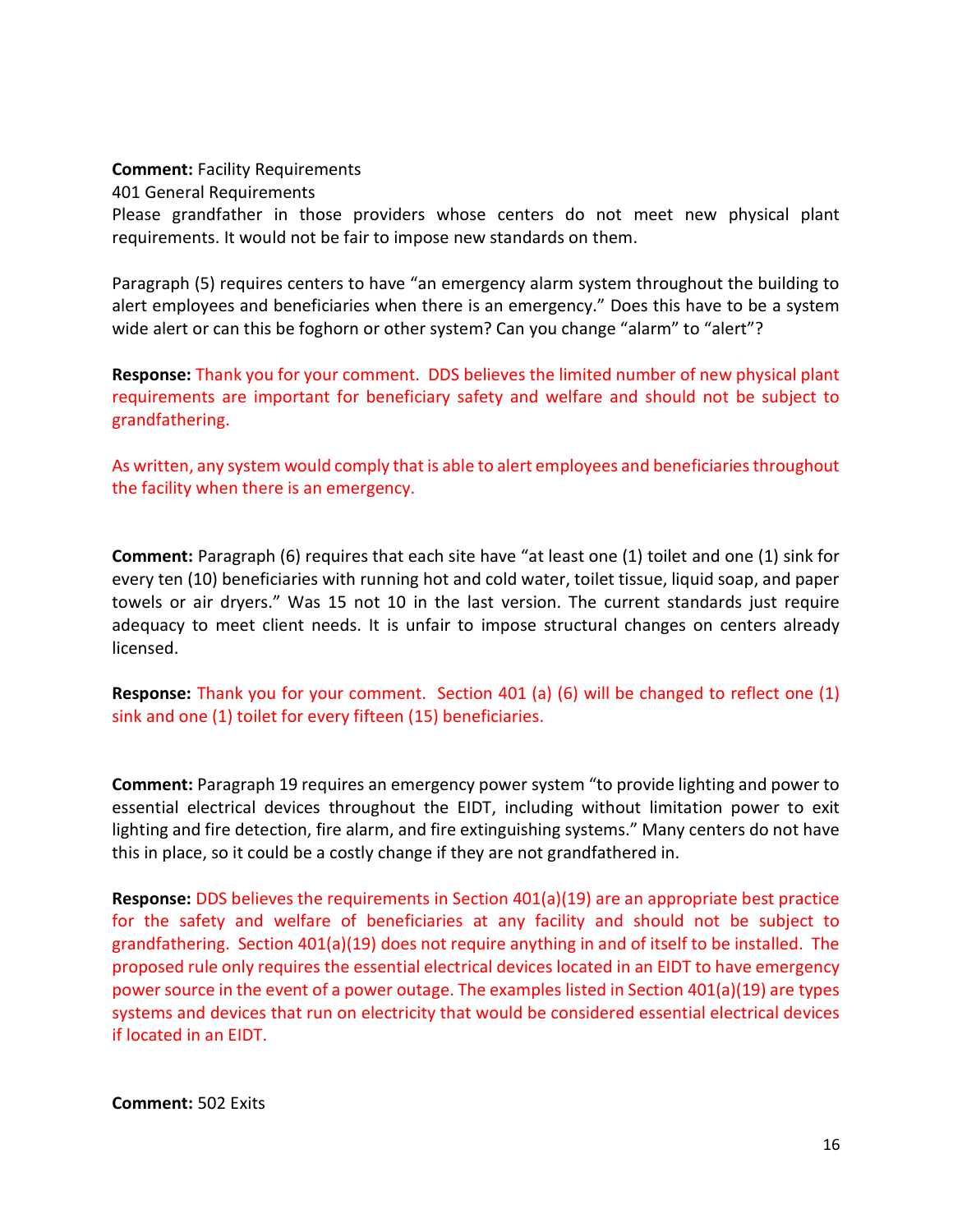D has been added since last version. "An EIDT shall remain responsible for the health, safety, and welfare of the exiting beneficiary until all transitions to new service providers are complete." Please remove. A day program does not provide services 24/7 as waiver can. We cannot remain responsible for an individual's welfare in that manner. We can coordinate with another provider if they are transitioning to a different program.

This section does not appear to leave room for a child to be discharged for repetitive behaviors that are harmful to peers or staff after implementation of a behavior plan. Is that the intent? It also is not covered in section 603 Behavior Management Plans.

Response: Thank you for your comment. Section 502 (d) will be removed. As written, an EIDT may exit a beneficiary from its program for any lawful reason.

Comment: 505 Appropriate Referrals for Beneficiaries Failing to Qualify

This section requires providers to provide families with referrals to "other available services" if they do not meet the EIDT medical necessity requirements. There is no mention of the EPSDT process for children who do not meet the one-therapy/nursing rule. Please explain this process, including the timeline.

Response: Thank you for your comment. The Child Health Services (EPSDT) program is a standalone Medicaid program that is not tied to EIDT in any way. EPSDT covers any medically necessary service that would lead to the maximum reduction of medical and physical disabilities and restore the child to his or her best possible functional level. EPSDT has its own forms, eligibility, prescription, timelines, and review process requirements. For example, day habilitation is a standalone service that is potentially available through the EPSDT program. Day habilitation under EPSDT may be delivered by a provider that is a licensed EIDT facility, but the applicable eligibility, prescription, timelines, and review process requirements would be those for the EPSDT program, not EIDT.

It would be confusing and against standard practice to reference another Medicaid program such as EPSDT in the proposed EIDT Medicaid Manual or proposed rules. Additionally, any medically necessary Medicaid service is available to an EPSDT eligible beneficiary, not just day habilitation or the other covered EIDT services.

There are numerous options available to alleviate any public awareness concerns that would not involve a potentially confusing intermingling of another Medicaid program's requirements in the proposed EIDT Medicaid Manual or proposed rules.

Comment: 601 Arrivals, Departures, and Transportation